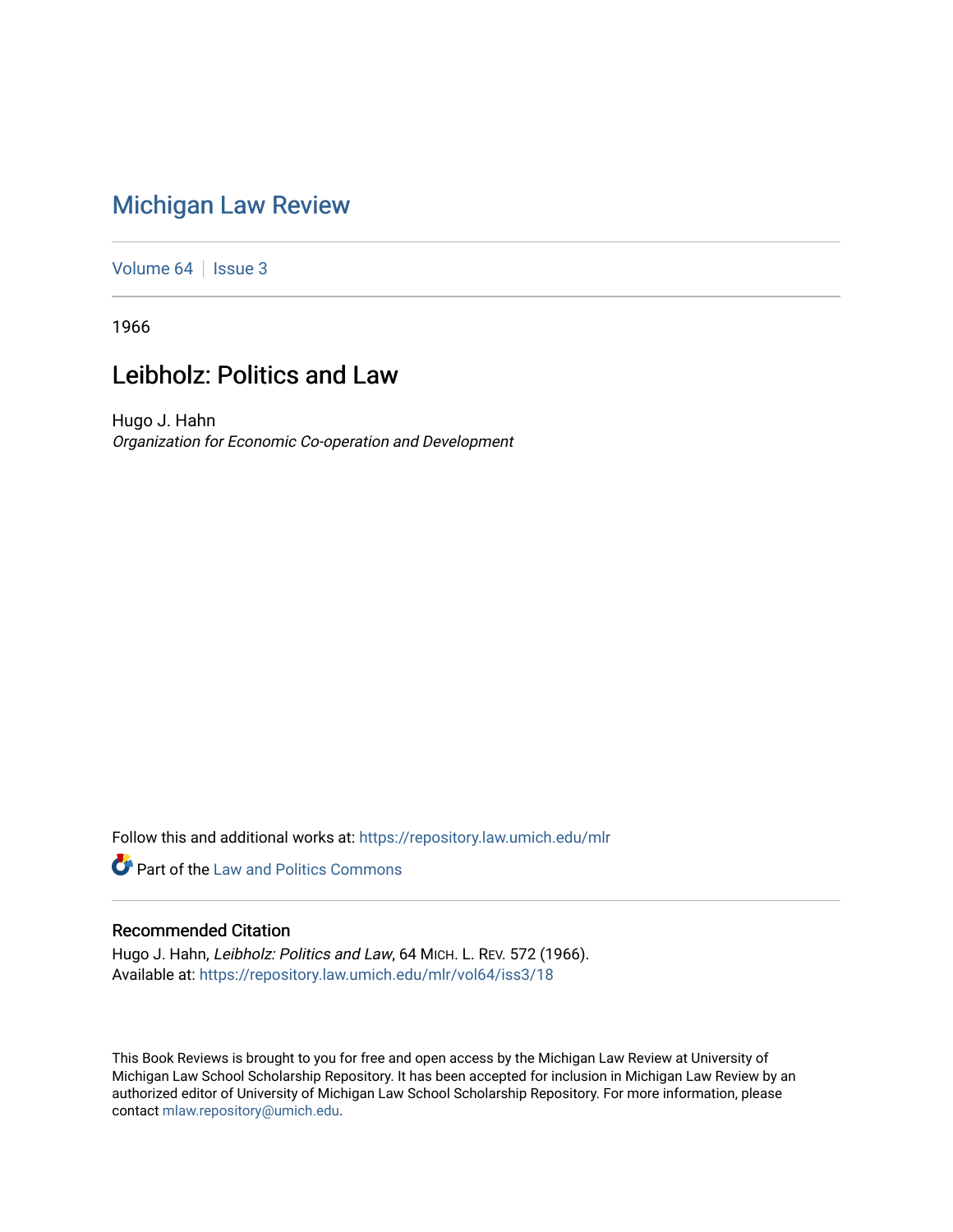POLITICS AND LAW. By *Gerhard Leibholz.* Leyden: A. W. Sythoff. 1965. Pp. 339.

These essays on some fundamentals of statecraft, national and international alike, international relations, and the law governing those substantive areas, cannot be measured only by the yardsticks which apply in the reviewing of writings on law and political science generally. The book satisfies such customary criteria of judgment, but its singular value lies in an autobiographical element.

Professor Leibholz is known as a distinguished German legal scholar and as Justice of the Federal Republic's highest court, the Bundesverfassungsgericht. Most of the essays were written and published between 1938 and 1945 in Great Britain, where the author had sought refuge from the tyranny which found victims among his relatives and friends in Germany. Thus, the individual entries not only give an assessment of the subjects dealt with but also trace the portrait of a great jurist who, in distress no less than in more fortunate circumstances, remained as distant from sarcastic genuflection before power as from unrealistic disregard for the evolution-ideological, political, military, and otherwise—brought about by the power politics of a dictatorship. Moreover, Justice Leibholz' essays show a sustained reliance on religious faith and humanitarian conviction as standards of individual and national conduct-noble precepts indeed, which not only serve as a basis for the condemnation of organized terror, but also inspire that tol\_erance so vital to any constitutional form of government. The essays should therefore serve an eminently pedagogical end far beyond their substantive content, with their importance and value by no means limited to a German audience.

The first part of the book deals with the environmental setting of law and the state. It discloses the vices of totalitarianism, and, since that ideology has evolved in a society devoted to the rule of law and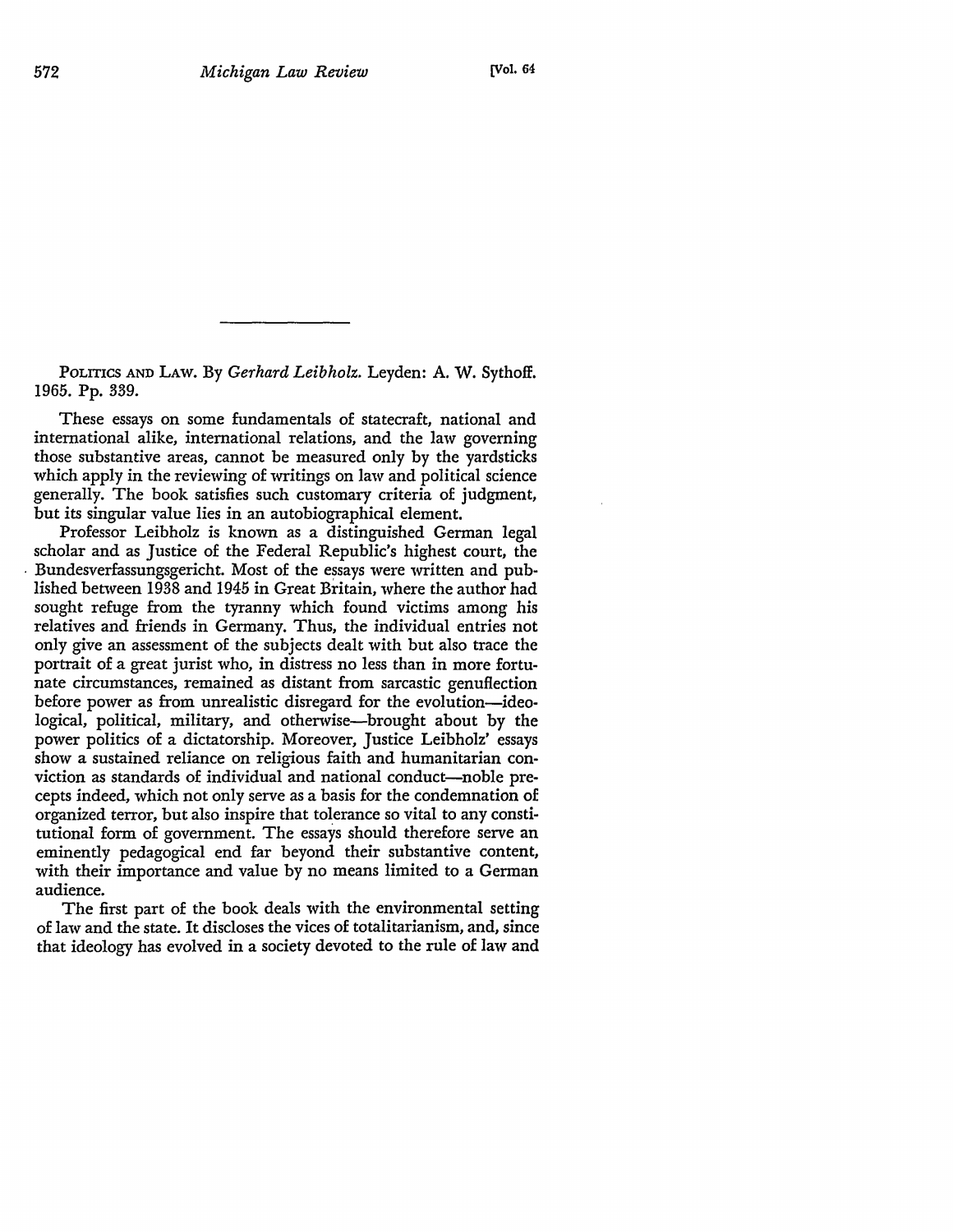in states with a representative government and democratic institutions, proceeds to a reappraisal of these essentials of a free body politic. The reason for the evolution is found in the divorce of the standards of conduct of individual and state and in the rather consequential efforts to gear the machinery of government exclusively to the criterion of efficiency, with the corresponding neglect of separation of powers as a means for moderating state action and safeguarding the sphere of the individual. Where successful, these two tendencies must, in the author's opinion, necessarily bring about the dictatorship of one man or a group of men whose decision is beyond, and destructive of, democratic institutions. *As* compared with the latter, monocratic rule has that degree of initial efficiency which, together with the short-run results obtainable, is invoked so often as an excuse for the disregard of moral values. While this reasoning is not directly applied to international relations, Professor Leibholz' wartime plea for the international recognition and protection of human rights seems nevertheless an appropriate continuation of his observations on ethics and power on the national level.

In earlier monographs in German, $<sup>1</sup>$  the author had dealt with</sup> equality as a principle of constitutional and international law, as well as with the concepts and practices of representative government. The concluding entries in the first part of the collection provide him with a testing ground for his previous doctrinal findings. The dayto-day observation of the oldest democracy furnished ample material for empirical review and confirmation of conclusions reached by different methods in the earlier writings.

The second part of the collection *(Politics)* is devoted to the German opposition to Hitler and to a memorial to the members of that movement who sacrificed their lives before and after July 20, 1944. It also traces the aetiology of the resistance against the German occupants in Europe generally and gives an assessment of the component elements of the resistance groups, in particular the Christian churches. The two last entries in the chapter, first published in 1944 *(The Unity of Europe)* and 1945 *(Sovereignty and Peace),* stand as testimony to the author's foresight of things to come, both in regional and world-wide international organizations.

Apart from two essays on international legal aspects of nationality and the refugee problem, the third part is devoted to constitutional law, in particular judicial review in post-war Germany. Since these articles were originally conceived as lectures to non-German audiences, it is hardly surprising that they should be less analytical in approach, and place more emphasis on description, than the other entries. However, all essays betray the author's conviction-so force-

<sup>1.</sup> LEIBHOLZ, DAS VERBOT DES ERMESSENSMISSBRAUCHS IM VÖLKERRECHT (1929; 2d ed. 1964); LEIBHOLZ, DAS WESEN DER REPRASENTATION (1929; 2d ed. 1960); LEIBHOLZ, DIE GLEICHHEIT VOR DEM GESETZ (1925; 2d ed. 1959).